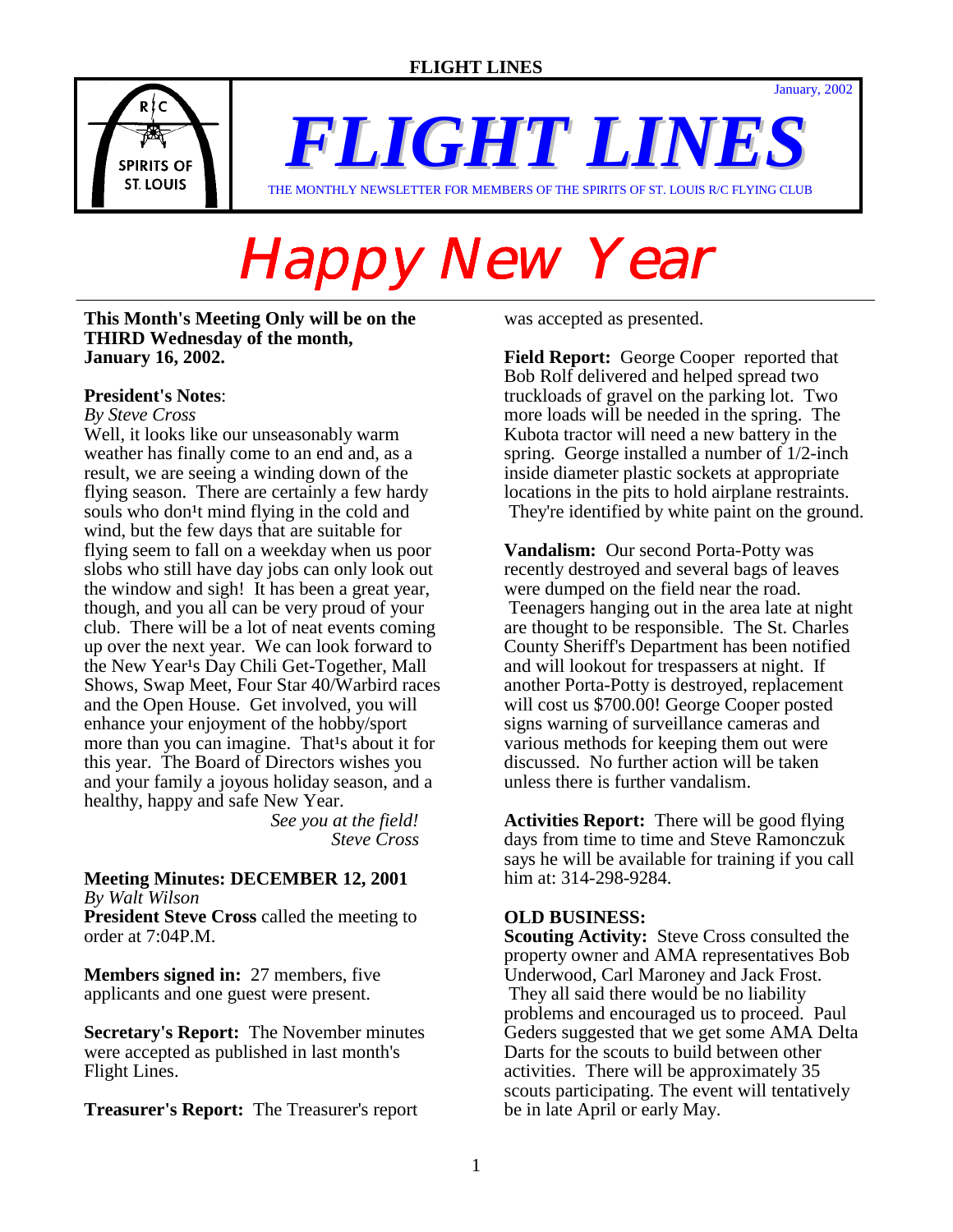**Paul Geders** returned the club sound meter which he had been keeping since the last time it was needed.

# **New Year's Day Fly-in.**

Ralph Amelung is the Event Director and would like those who plan to participate to R.S.V.P. him at 636-939-3331. There will be hot chocolate, chili, coffee and other snacks. Flying activities will be dictated by the weather. Judging by the Fall so far, we may have a great day!

**Swap Meet:** Ralph Amelung has volunteered to be the Event Director for our part of this year's Swap Meet. We are handling the snack bar this year.

# **NEW BUSINESS:**

Paul Geders asked to add two Four-Star Forty/Warbird races to the calendar of activities for 2002. Paul will be CD for May 25th and Eric Langston will be CD for October 19.



*New member applicants were Ed Richardson, Keith Richardson, Chris Reed, Darwin Gardner and Vic Bunze. Welcome to the Spirits!* 

**Max Ruble Passes Away:** It was noted that long-time Spirits' member Max Ruble passed away recently. Several tales were told about him and his activities. Many are recounted on page three. On behalf of the Spirits, I would like to express our deepest sympathy to his family.

**Snow Blower:** Jim Rawlings announced that he could get a snow blower at no cost, if the club wants it. It needs minor repair, but is in generally good condition. It was discussed and decided that the club didn't really need one. If you want it, call Jim at: 636-441-7517.



*Ralph Amelung shows his World Models Rambler ARF. It comes with retracts and is powered by an O.S. .46 FX.* 



*Bob Fiely discusses his Great Planes Ultra Sport 60. He covered it with Monokote and has an O.S. .91 FS Surpass for power.* 



*George Cooper gives a presentation on onboard glow plug ignitors. He had handouts and gave an excellent presentation.*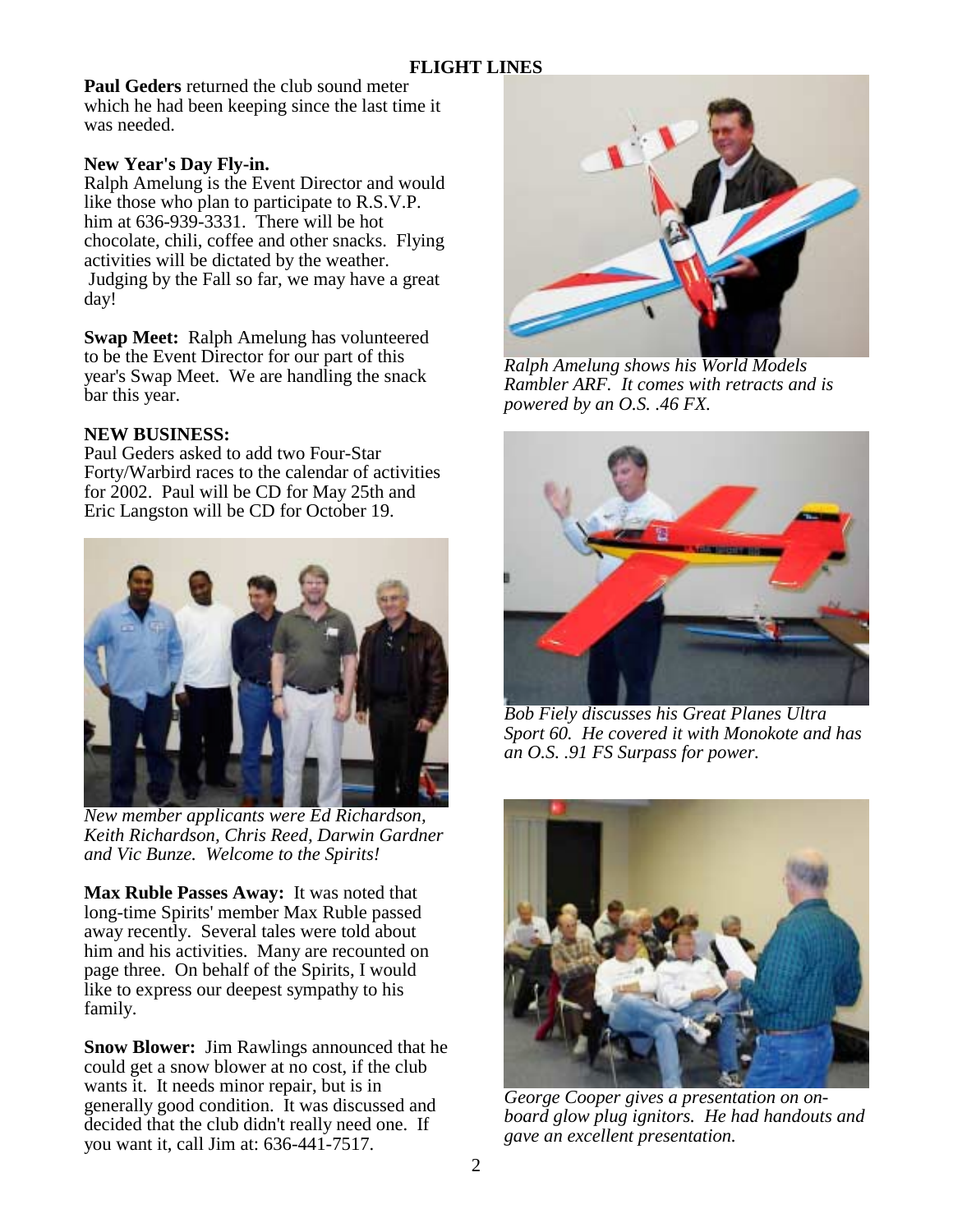# **FLIGHT LINES**



*George Cooper (left) receives one of two Modeler Of The Year Awards from President Steve Cross.* 



*Steve Ramonczuk (left) receives one of two Modeler Of The Year Awards from President Steve Cross.* 

#### **New Member Applicants:**

| Name                                        | <b>Phone Number</b>    |  |
|---------------------------------------------|------------------------|--|
| Chris Reed                                  | 636-458-6651           |  |
| <b>Ed Richardson</b>                        | 636-519-9545           |  |
| Keith Richardson                            | 314-438-9156           |  |
| Vic Bunze                                   | 636-916-4900, ext. 263 |  |
| Darwin Gardner                              | 636-947-7837           |  |
| All applicants were accepted unanimously by |                        |  |
| the members present.                        |                        |  |

**RCHTA Award:** At Bob Underwood's suggestion, Walt Wilson submitted a copy of the recent newspaper article and a tape of the TV bit, concerning our Open House, to the Radio Control Hobby Trade Association (RCHTA) to be considered for their award program. The RCHTA responded with a check in the amount of \$150.00 for the Spirits. Walt presented the check to Steve Cross.

**Modeler of the Year Awards:** Steve Cross presented awards to two Modeler Of TheYear recipients. George Cooper was selected for the many contributions he has made to the club such as the "Corn Horn" and numerous jobs he has thought up and done at the field. Steve Ramonczuk, Chief Flight Instructor, also was selected for his tireless training efforts and his willingness to always be available and help anyone who needs it, to get in the air (see photo on the next page). Congratulations George and Steve! There will be other Spirits' Awards next month.

**Meeting Activity:** George Cooper gave a presentation concerning on-board glow plug batteries and various methods of hooking them up. He had handouts containing schematics, part numbers and prices, and his thoughts on each setup. It was an excellent presentation. Ralph Amelung showed his new World Models Rambler and Bob Fiely his Great Planes Ultra Sport 60. See the photos for details.

**Attendance prize:** Claud Wade won a roll of Monokote, a bottle of CA and a model file.

**Meeting was adjourned** at 9:00 P.M.

## **Membership Renewal:**

*by Bill Lindewirth*

Remember that your 2001 Spirits membership expires on December 31, 2001. March 1st is the last day that renewals will be accepted for 2002. Membership applications received after March 1st. must include the additional \$25.00 new membership application fee. Please enclose a photocopy of your 2002 AMA card when renewing your 2002 Spirits membership. Have a safe and Happy Holiday Season !! Thanks Bill

# **GSLMA Mall Show at Chesterfield Mall**

*By Pat Keebey* **Where:** Chesterfield Mall, Hwy. 40 and Clarkson Road.

**When:** Saturday January 12, 2002 from 10 a.m. to 5 p.m.

**Display area location:** Center Court.

**Tables Available:** There will be either 20 (8 foot) tables or 30 (6 foot) tables.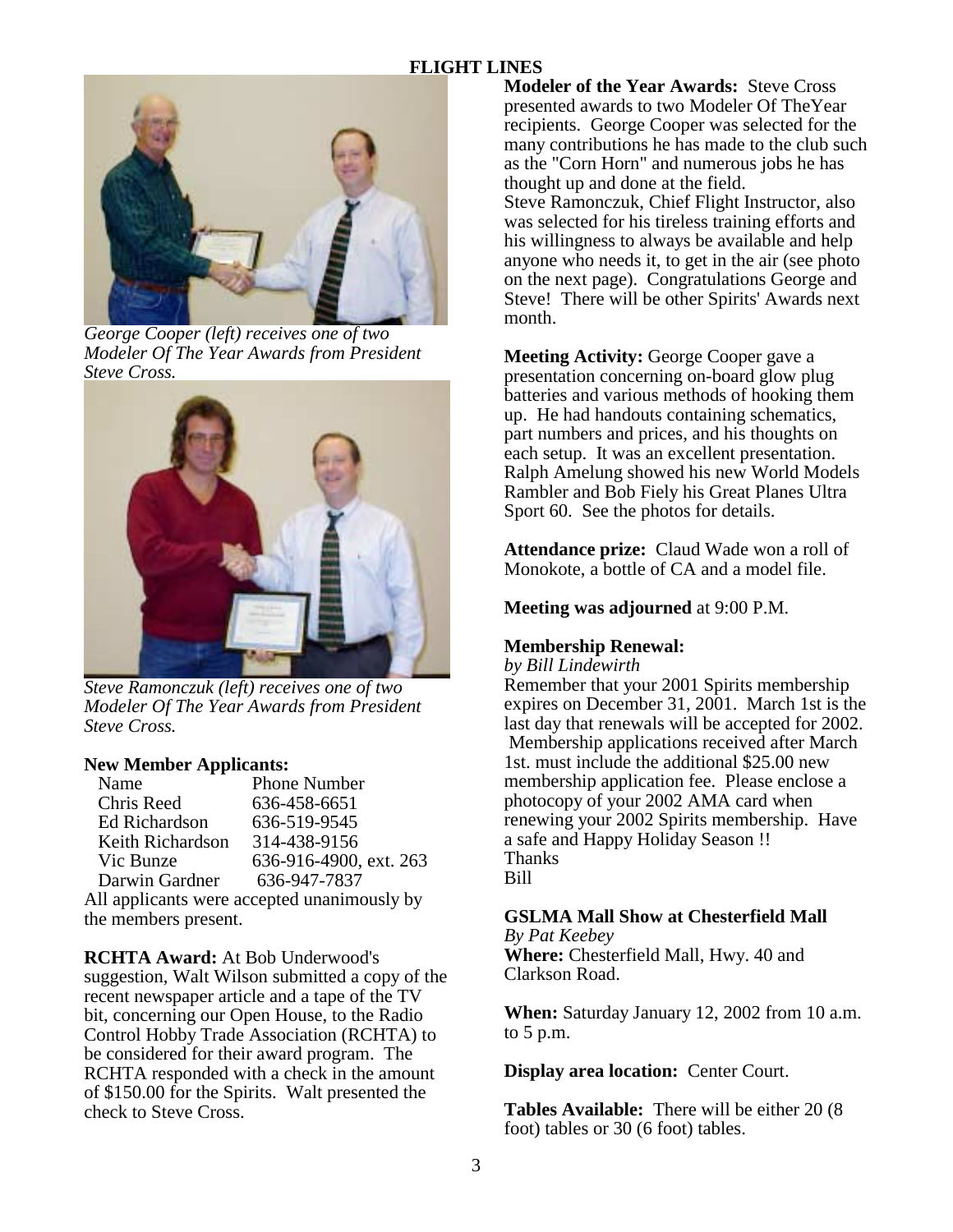**Loading Times:** Participants may begin entering the mall when the mall opens at 8 A.M. Set-up must be complete by 10 A.M. Participants may not remove items from the Center Court before 5 P.M. If you leave at 5 P.M. you may not use dollies or other rolling carts. All items must be hand carried at this time. If you have large items or displays that need a cart or other rolling device, you must not remove those items until after the mall closes at 9:30 P.M.

**Loading areas:** Any mall entrance may be used for loading. All are suppose to be of equal distance from the Center Court. There is also an optional loading dock located on the north side of the mall in between Famous Barr and Dillards. It is labeled "B" Dock. It opens at 7 A.M. and has a five-minute parking limit while unloading.

**Restrictions:** No helium or balloons. No selling or cash transactions. No soliciting of customers unless they approach you first and ask about your club. No carts or other items may be rolled through the mall from 10 A.M. to 9:30 P.M.

#### **GSLMA Model Show at St. Louis Science Center**

**When:** Saturday, March 2, 2002. Ten to twelve tables will be available for displaying models. Club representatives should report at the January 2, 2002 meeting on participation in this event. The Science Center plans to advertise this event so spectator turnout should be good. Les Richman is coordinating Spirits' activities for both shows. Contact him at 314-434-8080 if you have questions or want to help.

The next GSLMA meeting will be January 2, 2002 at 7 p.m. at the St. Louis County Library on Lindbergh at Hwy. 40 in the East Room.

## **Modeler of the Year Award**

#### *By George Cooper*

To all; I want to thank any and all who had anything to do with presenting me the award, Steve and Eric in particular I guess (All members of the B.O.D. voted on the selections. Walt). Somehow that means more to me than you probably anticipated. I'm proudly hanging it on my office wall with my solo certificate. I'm glad I could participate in a beneficial way and, even though it was frustrating for a period

as Eric knows, it has been an enjoyable year and I hope I can continue to contribute. Seeing the field develop has been it's own reward, and the certificate is the icing on the cake. I feel like I'm getting more than my share of membership benefits and I'm sorry for those who are only members and not active members. They don't know what fun they are missing. Thanks again and on to a bigger and better 2002.

*George Cooper, Field Marshall*



*Randy Hodge proudly shows his Sig Extra 300XS powered by a Saito 1.80 four-stroke. It has a Futaba 8UAF radio driving seven servos and has a TME smoke pump.* 

## **Max Ruble Passes On**

*By Pat Keebey*

Wayne Nenninger notified me that Max Ruble passed away on Thursday evening, December 6, 2001 at St. John's Mercy Hospital. Max was a World War II P51 pilot and member of the Spirits Fuddy Duddy Air Force. Max was a viable member of the Tuesday Morning Bunch at the Spirits old flying site east of Creve Coeur Park. Max presented me with a membership into the Fuddy Duddy Air Force with a Full Bird Colonel pin, duties and responsibilities. I wear this pin on my Spirits hat with pride as a token of Max's friendship. Max and the other members of the Fuddy Duddy Air Force (Joe Lunt, Richard Sadler, Robert Kneemiller, Jack Smith, Sam Rosenbloom) to name the ones I can remember were a great group and kept the flying field in pristine condition. Max was a great friend, with wonderful stories and experiences that kept us in tears and laughter. Max was an avid builder and loved the unusual. One of his best projects was "Free Fall Freddy". Free Fall was a parachutist that was radio controlled for those perfect spot landings!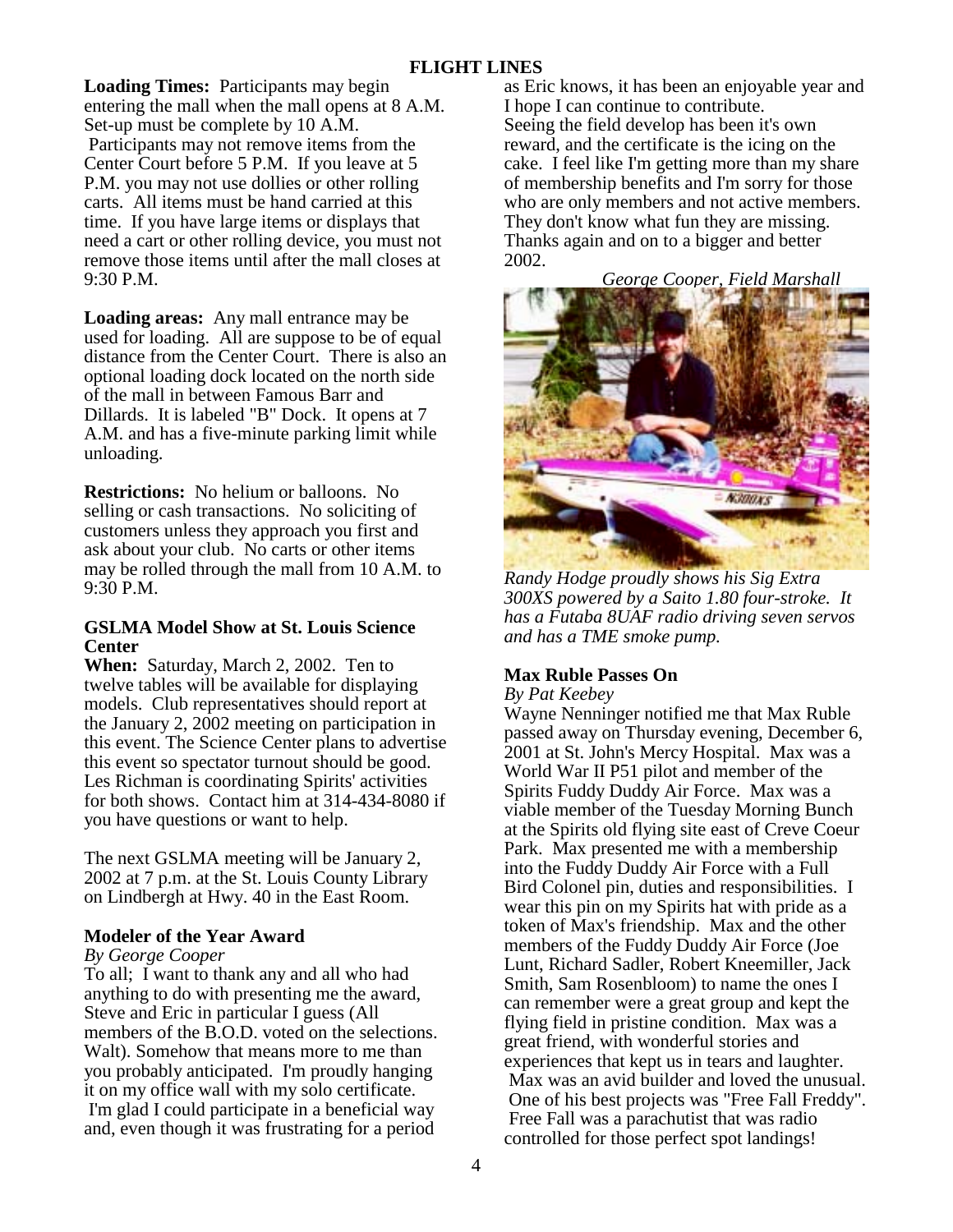However wind, more times than not, would take Free Fall into the fields adjacent to our flying site, the woods, or other areas that were not accessible and definitely not easy to find. But Free Fall brought great fun to Max and the members and developed some pretty unique friendships. Max will be missed by all of us who knew him.

## **The Last Word**

#### *By Walt Wilson*

Now the 2001 flying season has come to a close. This has been a very successful year for the Spirits. The field is nearing completion and is one of the finest, if not the finest in the Midwest. Thanks go to Anna and Frank Nolle, George Cooper, Pat Keebey, Lee Volmert, Bob Rolf, Eric Langston, Ralph Amelung and numerous others who have spent countless hours mowing, plowing, planting, digging, laying concrete, installing ditches, laying rock, painting, adding details to the pavilion, cleaning the barn and too many other jobs to recall unless you actually did them yourself. My apologies to anyone who I forgot to mention, consider it a "Senior Moment". We put on a number of Four-Star 40 and Warbird races and the most spectacular Open House I've seen. We've had publicity in the newspaper and on KSDTV. We're gaining new members at a good rate, as always. They've been attracted by the publicity, through references by the hobby shops, our newsletter, our web site, our training program, the quality of our field and our reputation as a good, friendly club with nice people. Also, we gain friends by welcoming guests. Few other

clubs will let you fly at their field, even once, as a guest. We've lost a few members for various reasons, but that's happened every year. At present, somewhat fewer people have re-joined for the coming year than had at this time last year. It should be noted that the economy has slipped considerably since last year and many more people are out of work or having financial difficulties. We're in a recession guys! Flying model airplanes is a relatively expensive luxury that could be put on hold if one had to choose between that or paying the bills! We're also at war! Military reservists have been, or likely will be, activated. It would be interesting to find out if other clubs are experiencing the same slow-down. My bet is that they are! We're still the biggest club in the Metro Area and most likely will continue to be.

Count your blessings, we're really in good shape for the beginning of the new year.

*Gotta go build* 

# **For Sale**

**MDS .40** with muffler, \$40.00.

**Shrike combat sport flyer kit** and MDS .18, all new in the box, \$75.00, with four mini servos, \$110.00.

**Kyosho Stearman** ARF 40 Bipe(\$239.00 at Tower Hobbies) and Saito .50 FS engine, new in the box, with velocity stack, \$275.00 for the combo.

**Profile kit**, \$75.00.

**Assorted hardware** and building aids, make offer.

Call Mike Lindsey on his cell phone at 314-409- 6686.

## **SPIRITS 2002 EVENT SCHEDULE**

| New Year's Fly-In                   | January 1    |
|-------------------------------------|--------------|
| <b>Chesterfield Mall Show</b>       | January 12   |
| <b>St.Louis Science Center Show</b> | March 2      |
| Spirits/Boeing Annual Swap Meet     | March (TBD)  |
| Boy Scouts Flight Introduction      | April (TBD)  |
| Warbirds/Four-Star 40 Races         | May $25$     |
| Fun Fly                             | June 22      |
| Open House                          | September 28 |
| Warbirds/Four-Star 40 Races         | October 19   |

Les Richman, E.D. Les Richman, E.D.  $B$  Ralph Amelung, E.D. Steve Ramonczuk, E.D. Paul Geders, C.D.\*\* C.D. TBD<br>
Steve Cros Steve Cross, E.D. October 19 Eric Langston, C.D.

Ralph Amelung, E.D.\*

Other events may be added as the year progresses.

\* Event Director

\*\* Contest Director